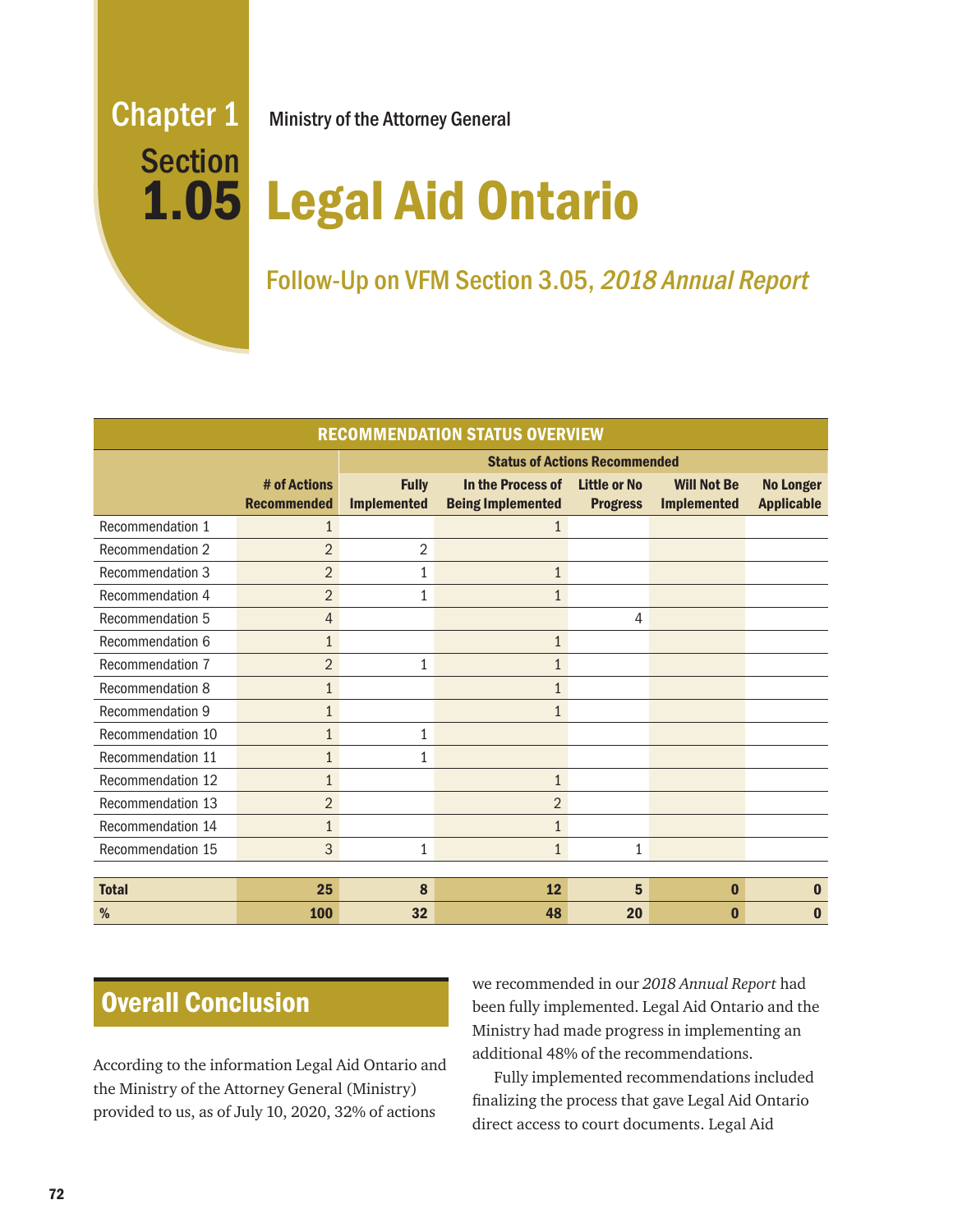Ontario is now able to email courts directly with the details of the information they require, and the courts can respond with the required scanned documents within 10 business days at no cost to Legal Aid Ontario. At the time of our follow-up, Legal Aid Ontario was using this process to verify lawyers' billings.

Progress had been made in implementing recommendations such as developing and implementing a quality assurance program to oversee lawyers. At the time of this follow-up, Legal Aid Ontario was seeking changes to legislation that would allow it to develop and implement a quality assurance program. Legal Aid Ontario would have the authority to establish a roster of private-sector lawyers and standards, including standards for quality assurance to oversee those lawyers. In anticipation of the new legislation, Legal Aid Ontario had established a working group to develop rules and policies for lawyers on the roster.

However, Legal Aid Ontario had made little or no progress on 20% of the recommendations, including tracking reasons why financial eligibility was not assessed for clients receiving duty counsel assistance.

The status of actions taken on each of our recommendations is described in this report.

# **Background**

Legal Aid Ontario is an agency of the Ontario Government responsible for providing legal services to low-income Ontarians. It reports to the Ministry of the Attorney General (Ministry) under the *Legal Aid Services Act, 2020* (Act). Our 2018 audit was conducted when the Legal Aid Ontario operated under the *Legal Aid Service Act, 1998*.

Legal Aid Ontario has three main services:

• It funded 79 community legal clinics, including seven Student Legal Aid Services Societies, across Ontario to serve low-income clients. In 2019/20 the clinics handled over

185,000 files (170,000 in 2017/18) at a cost of \$89 million (\$85.8 million in 2017/18).

- It issued certificates to qualified individuals for retaining private-sector lawyers who then billed Legal Aid Ontario for services provided. In 2019/20, the agency issued about 105,310 certificates (102,870 in 2017/18) at a cost of \$242.8 million (\$252.8 million in 2017/18).
- It provided free duty-counsel services in the province's courts. In 2019/20, dutycounsel lawyers assisted over 618,690 people (643,970 in 217/18) at a cost of \$56.5 million (\$56.1 million in 2017/18).

In 2019/20, the costs for these programs, plus \$73.4 million in operating costs for its head office, and 17 district and area offices totalled \$461.7 million (\$476.1 million in 2017/18).

Among our 2018 findings:

- In 2016/17, legal aid clinics handled 9,435 Ontario Disability Support Program (ODSP) applications and appeals, representing 44% of the clinics' total caseload. Seventy-eight percent of survey respondents at clinics indicated that they could better serve human rights, employment and seniors' issues with fewer ODSP cases.
- Legal Aid Ontario's Clinic Information System was completed three years late at more than double the \$3.25 million budget because the vendor started the project late and declared bankruptcy before completing it. Legal Aid Ontario then hired the vendor's former employees on contract, and its own IT department managed the project to completion. This could have been avoided if the agency had evaluated the vendor's financial viability prior to awarding the contract.
- Legal Aid Ontario's process for verifying lawyers' billings was ineffective because it did not have direct access to information about court proceedings. This made it difficult to verify lawyers' time spent and the types of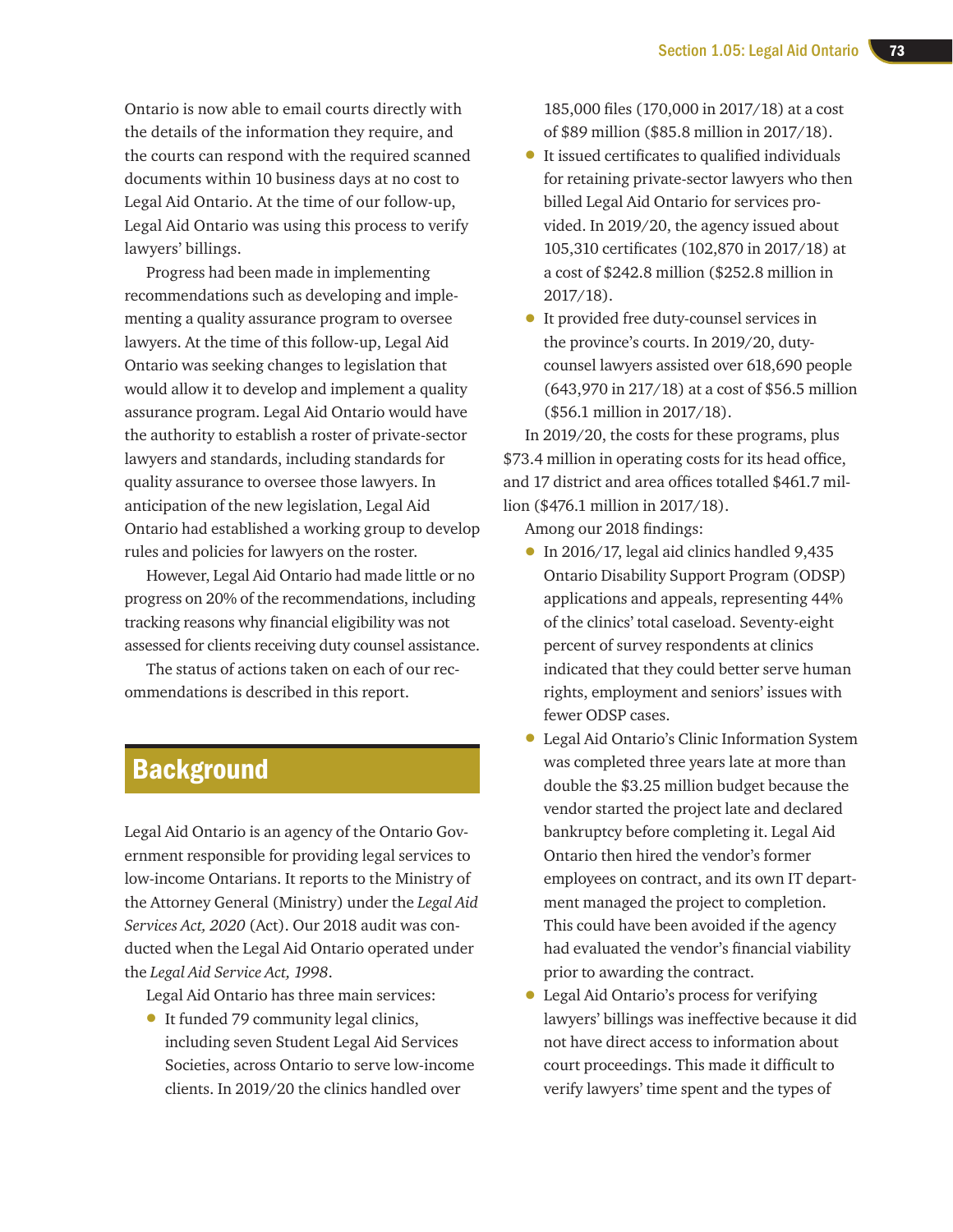court proceedings, which affected how much lawyers were paid.

- More than 90% of certificate services and over one-third of duty-counsel assists were delivered by private-sector lawyers in 2017/18. Legal Aid Ontario had the authority to direct the Law Society of Ontario to perform quality assurance audits of lawyers—but Legal Aid Ontario had never asked for one. It did refer lawyers to the Law Society for serious issues. One third of the 211 complaints Legal Aid Ontario received in 2016/17 concerned lawyers' services, up 30% from 2012/13.
- Legal Aid Ontario had been using more of its provincial funding to address the increase in refugee and immigration cases due to federal policy decisions. Provincial funding allocated by Legal Aid Ontario for these cases increased to \$24.9 million in 2017/18, up by almost 30% from 2014/15. Ontario's federal funding portion was only 37% in 2016/17 and 39% in 2017/18. In contrast, British Columbia's 2017/18 federal portion was 72% of total funding, and Manitoba's was 90%; Quebec's was 69% in 2016/17.
- Legal Aid Ontario expanded eligibility criteria for legal aid certificates in June 2015 to keep unspent funding instead of returning it to the Ministry as required. More people qualified than expected when the eligibility criteria was changed, contributing to deficits in 2015/16 and 2016/17.

We made 15 recommendations, consisting of 25 action items, to address our audit findings. We received a commitment from the Ministry and Legal Aid Ontario that they would take action to address our recommendations.

# Status of Actions Taken on Recommendations

We conducted assurance work between May 2020 and August 2020. We obtained written representation from the Ministry and Legal Aid Ontario that effective October 2, 2020, they have provided us with a complete update of the status of the recommendations we made in the original audit two years ago.

# Rising Costs of Refugee and Immigration Cases and Legal Aid Ontario's Rushed Decision-Making Contributed to \$40 Million Deficit

# Recommendation 1

*To help meet increasing service demands for refugee and immigration related cases, resulting from federal policy decisions, we recommend that Legal Aid Ontario, together with the Ministry of the Attorney General, work with the federal government (as represented by the Minister of Justice Canada) to obtain a more predictable and appropriate proportion of expense coverage from the federal government.* Status: In the process of being implemented by March 2022.

# **Details**

Legal Aid Ontario incurred a total of \$40 million in deficits over two years from 2015/16 to 2016/17. Our 2018 audit found that a significant increase in refugee and immigration cases, and associated costs, contributed to these deficits, although the allocation of immigration and refugee funding provided by the Province had steadily increased from \$19.3 million in 2014/15 to \$23.6 million in 2016/17.

Our audit also noted the decision to support immigrants and refugees was a federal government decision. An agreement is in place covering the period April 1, 2017 to March 31, 2022, but the agreement does not specify a percentage split for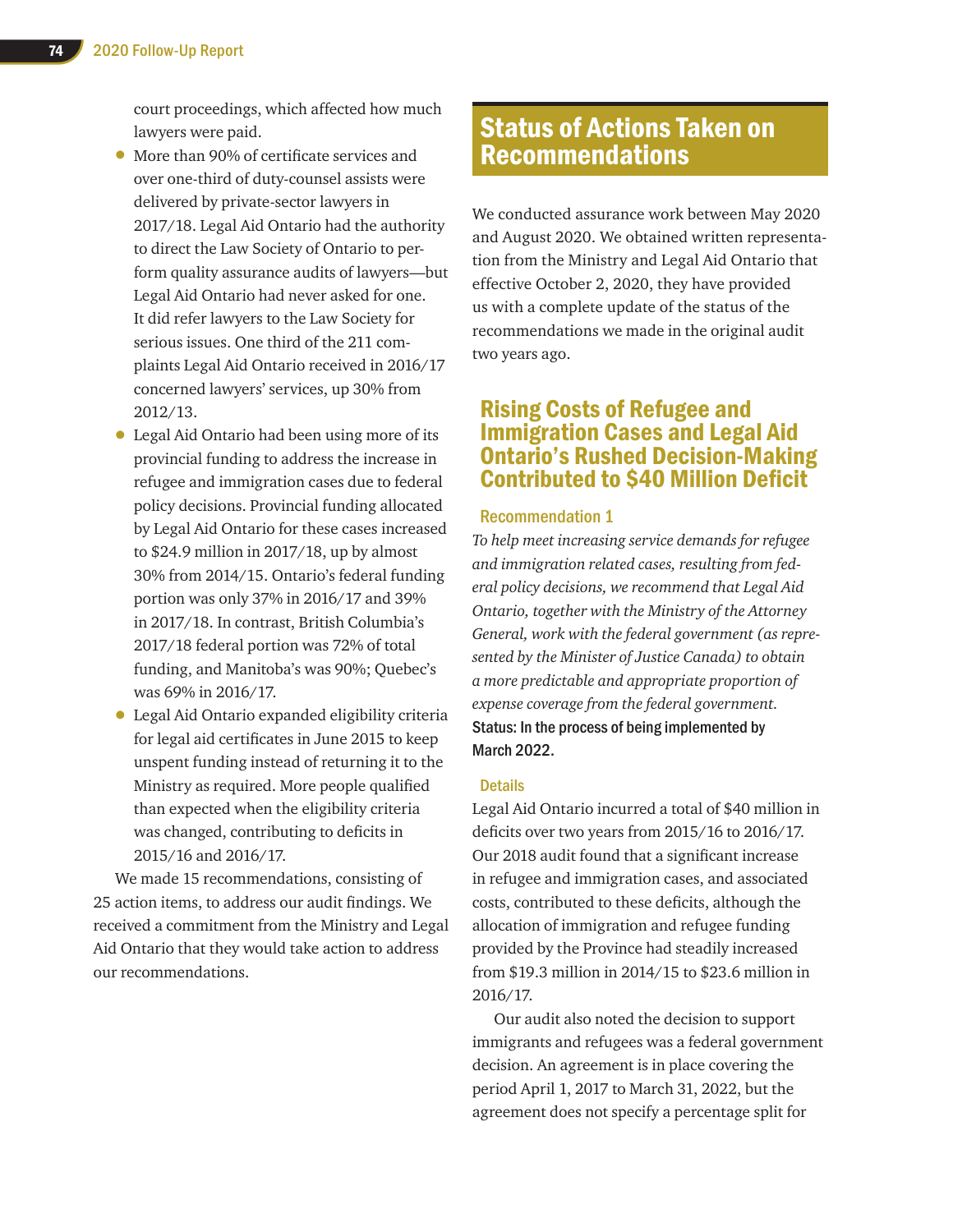sharing refugee and immigration expenses between Ontario and the federal government. The annual funding amount was calculated using Ontario's total demand for immigration and refugee services, using statistics provided by the Immigration and Refugee Board, Immigration, Refugees and Citizenship Canada and the Federal Court. We noted that if federal funding was more predictable or stable, Legal Aid Ontario would be better able to plan and budget accordingly.

After our audit, the Ontario government made the decision to discontinue provincial funding for new immigration and refugee cases, effective April 2019, and that all legal aid for new immigration and refugee cases in Ontario would have to be federally funded. In August 2019, the federal government agreed to provide additional funding of \$25.7 million to cover the Legal Aid Ontario's shortfall and maintain legal aid for new immigration and refugee cases for 2019/20, bringing total federal funding for immigration and refugee legal aid in Ontario to \$40.9 million for the year.

At the time of our follow-up, Legal Aid Ontario had again requested additional funding for 2020/21 from the federal government for immigration and refugee cases. In August 2020, the federal government confirmed that it intends to provide an additional contribution up to \$26.8 million for six provinces that have immigration and refugee programs, subject to Parliamentary and Treasury Board of Canada approval. This additional funding, if approved, will bring the total federal contribution for immigration and refugee legal aid for Ontario up to \$36 million in 2020/21.

In addition, we noted that both Legal Aid Ontario and the Ministry had expressed their support to the federal government for sustainable and predictable funding of legal aid for refugee and immigration cases. They also expressed support for a contribution agreement between Legal Aid Ontario and the federal government. The Ministry indicated that renegotiating the existing agreement between the province and the federal government might achieve more sustainable funding. The current agreement expires March 31, 2022, and negotiations were expected to begin in late 2020.

# Recommendation 2

*To help keep spending of limited legal aid funding within budget, we recommend that Legal Aid Ontario:*

- *roll out new initiatives with proper analysis, monitor the impact and take corrective action in the event of cost escalation; and*
- *seek approval from the Ministry of the Attorney General before using any surplus or unused funding.* Status: Fully implemented.

# **Details**

Our 2018 audit found that Legal Aid Ontario's rushed decision-making contributed to \$40 million in deficits in 2015/16 and 2016/17. In 2014, Legal Aid Ontario began receiving additional annual provincial funding to increase the number of people qualifying for Legal Aid Ontario assistance by raising the financial eligibility threshold for major legal services, including legal aid certificates.

In February 2015, Legal Aid Ontario had accumulated \$17.1 million in unused funding. A 6% rise in financial eligibility thresholds covered by the increased provincial funding had not resulted in the expected increase in certificates provided. Instead of returning the unused funding for 2015/16 to the Ministry as required, in June 2015, Legal Aid Ontario expanded its non-financial eligibility criteria to include secondary consequences, such as potential loss of employment, so more people would be approved for certificates. Our audit found that this policy change was implemented too quickly, without adequate analysis. More people qualified for certificates than Legal Aid Ontario projected, contributing to subsequent deficits.

Our follow-up found that since the large deficits of 2015/16 and 2016/17 were incurred, Legal Aid Ontario had experienced operating surpluses of \$11.4 million, \$13.2 million, and \$14.4 million in 2017/18, 2018/19, and 2019/20 respectively. This eliminated its accumulated deficit of \$30.9 million in 2016/17.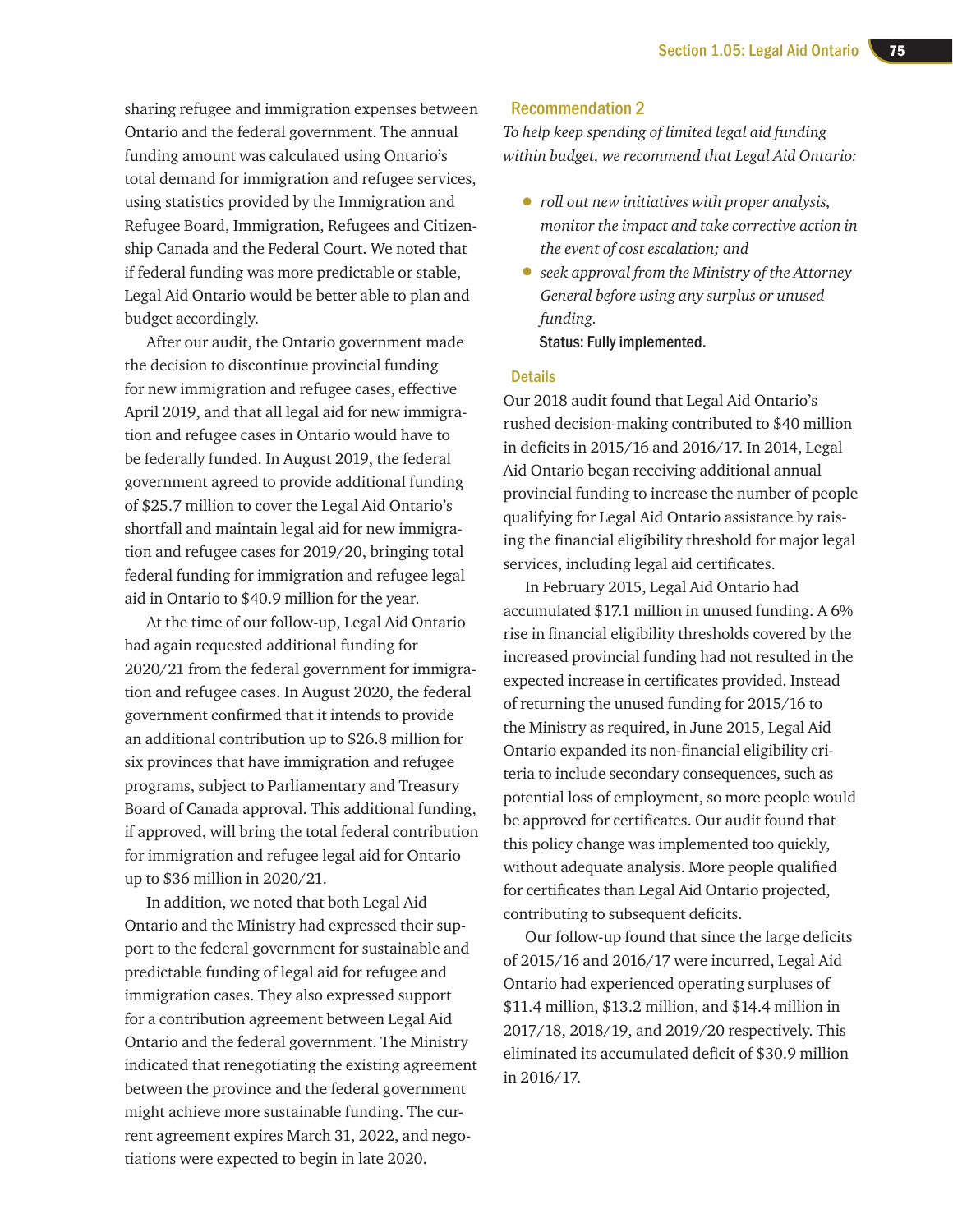Between 2016/17 and 2019/20, provincial funding to Legal Aid Ontario decreased by \$86.7 million. As mentioned in **Recommendation 1**, the Ontario government had made the decision to discontinue provincial funding for new immigration and refugee cases effective April 2019. Before the announcement of additional federal funding, Legal Aid Ontario had performed detailed analyses of different options for reduced immigration and refugee services to avoid cost overruns, and was monitoring and updating projected costs continuously.

Legal Aid Ontario had not needed to seek approval from the Ministry to use surplus or unused funding since our audit, but indicated it was committed to doing so in the future according to its Memorandum of Understanding with the Ministry.

# Legal Aid Certificates

# Recommendation 3

*To better verify private-sector lawyers' billings are accurate for court cases, we recommend that the Ministry of the Attorney General:*

• finalize the process that would give Legal Aid Ontario direct access to court documents; Status: Fully implemented.

### **Details**

Our 2018 audit found that the process for Legal Aid Ontario to verify lawyers' billings was ineffective. Legal Aid Ontario did not have direct access to original court documents and other information that included the start and end time for each court proceeding. As such, it was difficult to verify both the nature of the court proceeding and the amount of time spent by the lawyer in court—both factors that affected how much a lawyer was paid.

Our follow-up found that the Ministry, in collaboration with Legal Aid Ontario, implemented a process in May 2019 to allow Legal Aid Ontario to request and obtain court documents for the purpose of verifying lawyer billings. Under the new process, Legal Aid Ontario could email courts directly with the details of the matter and information it required, and the courts would respond with the required scanned documents within 10 business days, at no cost to Legal Aid Ontario. At the time of our follow-up, Legal Aid Ontario was utilizing this process to obtain court information to verify lawyers' billings.

• *take steps toward filing original copies of court documents electronically, and record and track proceeding time in its court information systems.* Status: In the process of being implemented by April 2023.

# **Details**

Our 2018 audit noted that many courthouses maintained only paper copies of court documents, which limited the efficiency of court information-sharing. In addition, Legal Aid Ontario did not routinely verify lawyers' billings for their time spent in criminal or family court because the verification process was ineffective and costly. In order to verify the billings, Legal Aid Ontario would have had to request court transcripts from third-party transcriptionists, which included the start and end time of the proceeding. Length of proceeding was not tracked on court documents in any other format that was accessible to Legal Aid Ontario.

Subsequent to our audit, the Ministry received approval to expedite the development and implementation of electronic filing and payment for all civil and family court filings. We noted some electronic civil court filings were implemented in 2019/20, with a target to have all civil filings online by March 2021 and family filings by January 2022.

In addition, the Ministry and the Ministry of the Solicitor General jointly received approval for a multi-year initiative named "Criminal Justice Digital Design" in October 2019. The initiative involved several projects, and would allow for electronic document exchanges between police, crown attorneys, court clerks and other parties to a matter. The initiative would also allow for digital evidence management, including a new criminal case management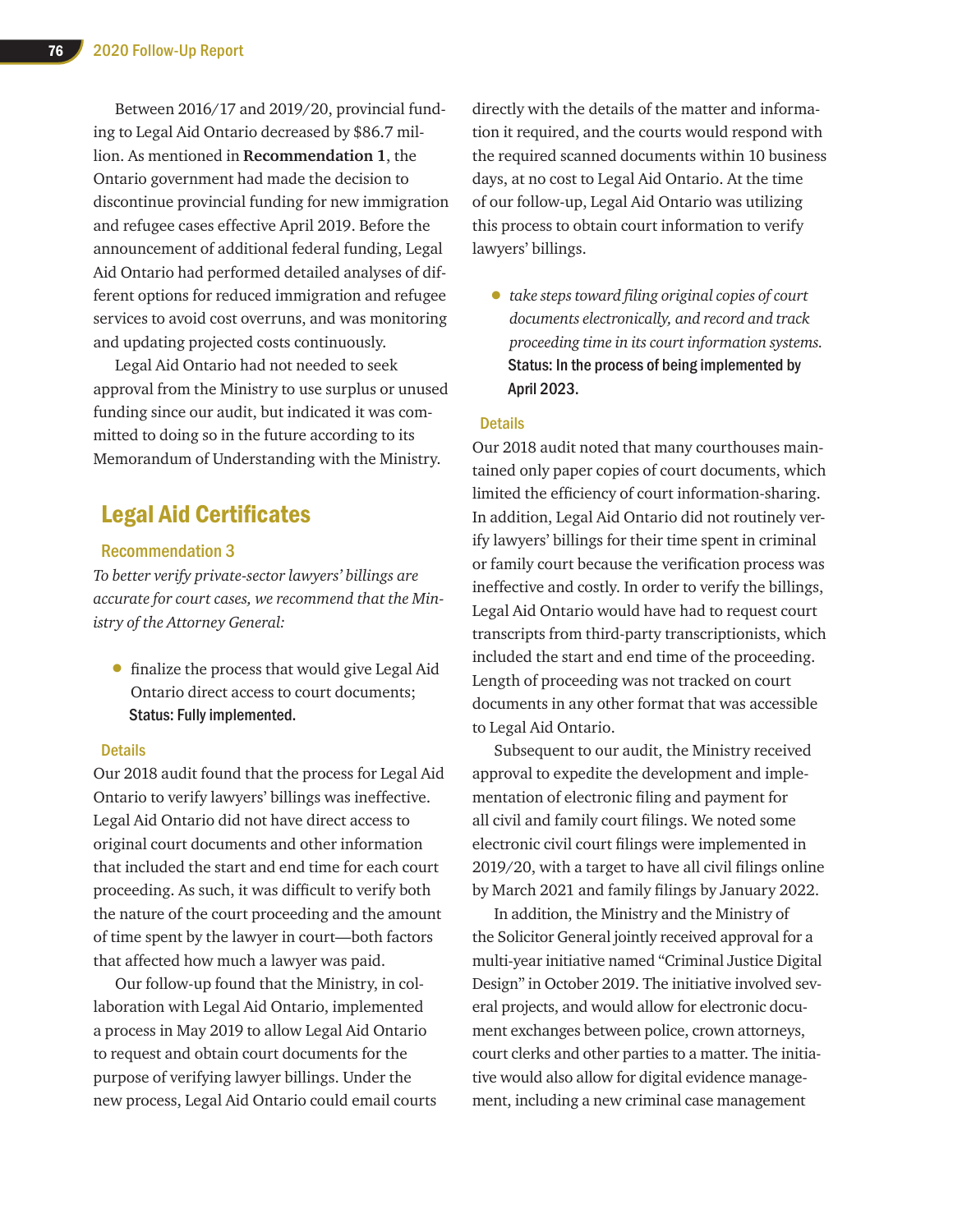system. At the time of our follow-up, some projects in the initiative were being piloted. The Ministry indicated significant work needed to be completed in selecting vendors, establishing additional pilots and rolling out solutions to municipal police services and courts. The Ministry's target for the completion of the initiative was April 2023. However, at the time of our follow-up, the Ministry had not yet developed plans to record and track court proceeding times in its court information systems.

# Recommendation 4

*To better verify private-sector lawyers' billings for immigration and refugee cases, we recommend that Legal Aid Ontario:*

• *require lawyers to submit Immigration and Refugee Board (Board) case file numbers when they bill and link them to its billing data for all cases;*

Status: Fully implemented.

# **Details**

Our 2018 audit found that, unlike Ontario's courts, the Immigration and Refugee Board's (Board) information system tracked how long proceedings lasted. However, Legal Aid Ontario could not directly compare individual lawyer billings to the proceeding data provided by the Board because it did not track the Board's file numbers, which would have allowed it to link its billing data to the Board's data.

Our follow-up found that Legal Aid Ontario changed its billing system in July 2019 to require lawyers to input the Board's file number when they billed for hearing time. We reviewed the billing data between July 21 and September 30, 2019 (the data used to conduct a preliminary analysis, described under the second action in **Recommendation 4**), and found that all billings for Board hearings during this period included Board case file numbers. Legal Aid Ontario could now match billed amounts with the Board's records, such as time spent in board hearings, to ensure the billings were accurate.

• *investigate, when necessary, lawyers whose hourly billings do not agree to actual proceeding time reported by the Board, and take corrective action on billing irregularities.* Status: In the process of being implemented by April 2021.

### **Details**

As part of our 2018 audit, we reviewed the Board's data to analyze the actual length of proceeding time. We compared the Board's data to Legal Aid Ontario's billing data using available data such as lawyers' names and dates of hearings. We were able to match only 226 of the over 17,000 certificates issued between 2014 and 2016. Data matching could not be completed because Legal Aid Ontario did not use the same file numbers used by the Board. Our analysis of the 226 certificates showed 68% of certificates were billed hours greater than the hours reported by the Board, 4% were under-billed, and 28% were billed within 15 minutes' accuracy.

Our follow-up found that Legal Aid Ontario had begun using the Board's file numbers to verify billing hours in its audits of immigration and refugee lawyer billings, and recover any subsequent overbillings identified. In addition, Legal Aid Ontario had performed a preliminary analysis of over 500 certificates that included Board hearings after it began tracking Board case file numbers between July 21 and September 30, 2019. The analysis showed that lawyers billed relatively accurately for the majority of Board hearings. We noted that requiring lawyers to submit Board case file numbers likely acted as a deterrent to overbilling.

Legal Aid Ontario did identify some instances of overstated hours on certificates in their analysis. For example, the five lawyers with the most overstated hours recorded a combined 40 hours more for hearings than the Board's recorded proceeding time data supported on 39 certificates over the twoand-a-half-month period. Some of these overstated hours resulted in lawyer overpayments. Legal Aid Ontario indicated that it would wait for the collection of nine months of billing data to conduct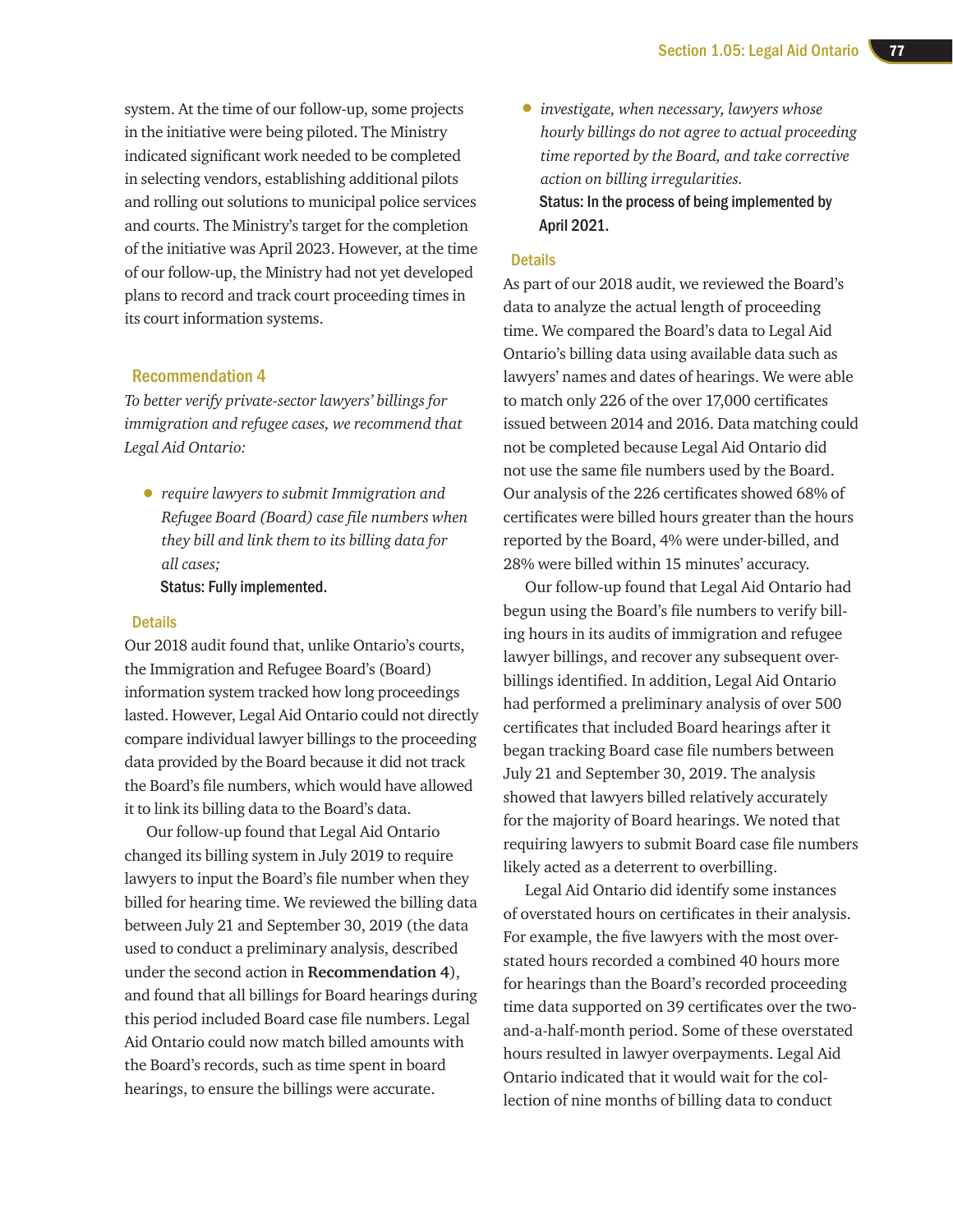further comparative analysis and determine steps for addressing overpayments. At the time of our follow-up, the collection of additional data had been delayed by the suspension of Board hearings on March 17, 2020 due to the COVID-19 public health emergency. Legal Aid Ontario anticipated completing the analysis by April 2021, pending the Board resuming operations at a time to be determined by the federal government.

# Follow-Ups on Billings Issues on Guaranteed Daily Rate Not Timely

# Recommendation 5

*To help keep payments of the Guaranteed Daily Rate in accordance with applicable rules, we recommend that Legal Aid Ontario:*

- *finalize its review to determine the extent of inappropriate billings in a timely manner;*
- *implement effective controls preventing double billing and other inappropriate billing related to primary office locations and meals;*
- *clarify the Guaranteed Daily Rate policy and communicate it to private-sector lawyers and the importance of complying with the policy; and*
- *recover any overbilling from lawyers when identified.*

Status: Little or no progress.

# **Details**

Our 2018 audit reviewed the Guaranteed Daily Rate (Daily Rate), a fixed fee of \$1,181 paid to lawyers each time they were required to fly to remote courts, or travel by car to a court that was more than 200 kilometres, one way, from the lawyer's office. In 2016/17, total payments for the Daily Rate billed by 87 lawyers were \$2 million.

Our audit found that Legal Aid Ontario had noted instances of inaccurate billing of the Daily Rate, but had not taken timely action to follow up on each case or strengthen its controls to prevent overbilling. Based on a tip of potential billing

irregularities and results from its routine audits of lawyers' billings, Legal Aid Ontario started a review of the Daily Rate in January 2018. The review identified double billing (billing for the Daily Rate and hourly billing for the same day on a certificate), and lawyers billing Legal Aid Ontario for meals on flights when meals are included in the cost of airfare. The review also identified a lawyer who billed \$150,000 for the Daily Rate between May 2013 and August 2016, but used a P.O. box address instead of the primary address on file with the Law Society of Ontario. The lawyer's primary address was only five kilometres away from the court and therefore did not qualify under the Daily Rate policy.

Our follow-up found that Legal Aid Ontario had made little progress in finalizing its review of the Daily Rate, and had not made progress toward implementing effective controls preventing double billing, and other inappropriate billing practices related to primary office locations and meals. In addition, Legal Aid Ontario had not clarified or communicated the Daily Rate policy and the importance of complying with the policy to privatesector lawyers, and had not yet taken steps to recover any overbillings identified.

Legal Aid Ontario indicated that it needed to consult with Nishnawbe Aski Legal Services, the Indigenous legal services corporation which provides services to Nishnawbe-Aski Nation peoples funded by Legal Aid Ontario, before finalizing the review, implementing controls, clarifying the Daily Rate policy and recovering overbillings. Legal Aid Ontario noted that Nishnawbe Aski Legal Services had suspended all consultations to protect their communities during the COVID-19 public health emergency, and therefore could not provide a timeline for implementation of this recommendation. Legal Aid Ontario also indicated that it was waiting to adjust the Daily Rate policy and related controls until after new legislation, the *Legal Aid Services Act, 2020*, was passed. In July 2020, the *Legal Aid Services Act, 2020* was passed and has yet to be proclaimed by the government.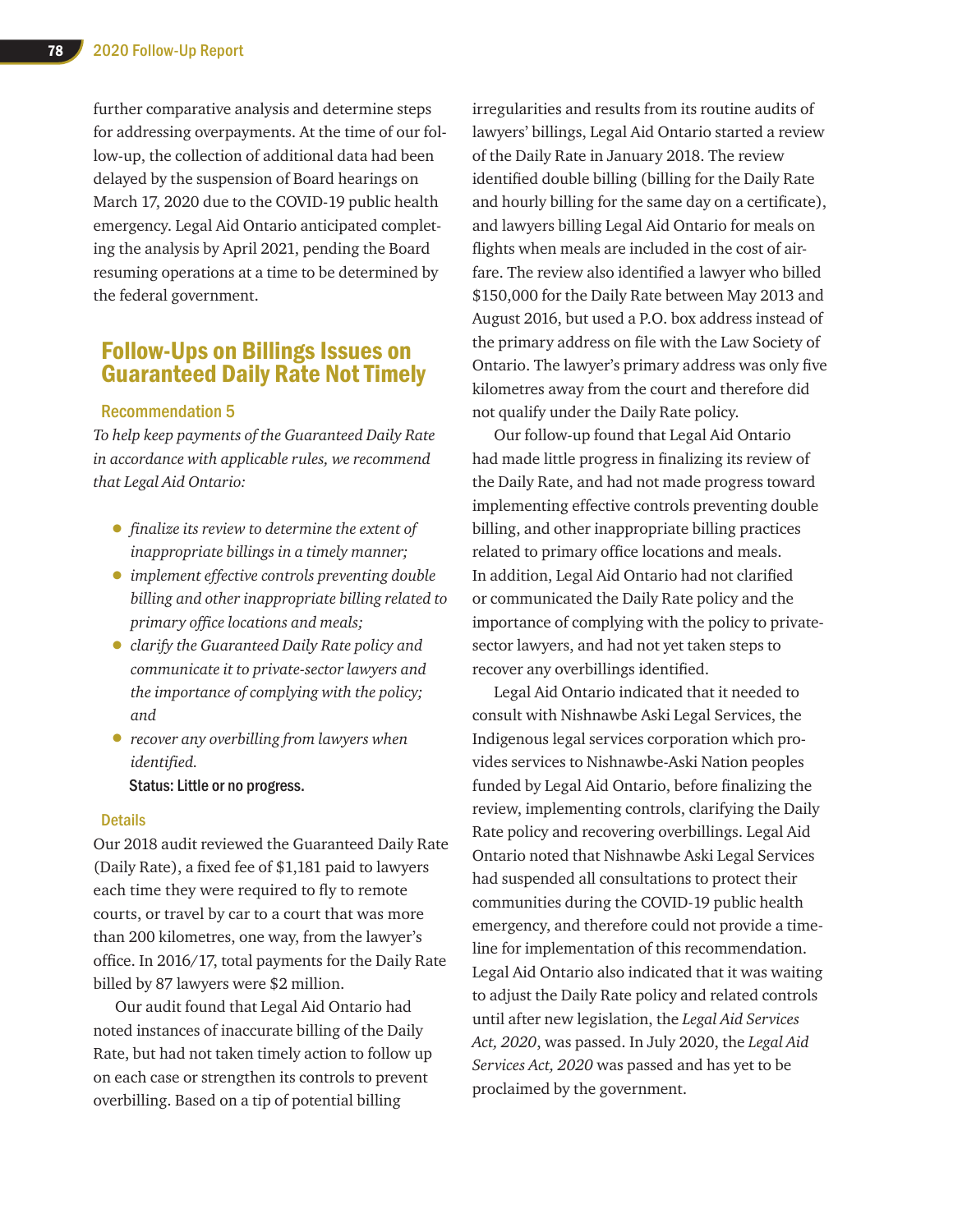# Recommendation 6

*To oversee lawyers or examine the feasibility of developing and implementing a quality assurance program on its own, we recommend that Legal Aid Ontario work with the Law Society of Ontario to create a quality assurance audit program, including after-case peer review, to oversee lawyers or seek changes to legislation that would allow it to develop and implement a quality assurance program by itself.*

Status: In the process of being implemented by April 2021.

# **Details**

Our 2018 audit noted that private-sector lawyers providing legal aid services were not assessed for quality, nor were they peer-reviewed. More than 90% of certificate services and over one third of duty counsel assists were delivered by privatesector lawyers in 2017/18. The *Legal Aid Services Act, 1998* stated that Legal Aid Ontario had the authority to direct the Law Society of Ontario to perform quality assurance audits of lawyers, but, Legal Aid Ontario had not asked the Law Society of Ontario to do so since its inception. It did, however, reactively refer lawyers to the Law Society when it became aware of serious matters such as potential misconduct. Legal Aid Ontario received 211 complaints in 2016/17, and about one-third concerned lawyers' services. This was a 30% increase from the 162 complaints received in 2012/13.

Subsequent to our audit, Legal Aid Ontario sought changes to legislation to allow it to develop and implement a quality assurance program by itself. New legislation, the *Legal Aid Services Act, 2020* had received a third reading at the time of our follow-up and was passed in July 2020. Under the new act, Legal Aid Ontario has the authority to establish roster lawyers and standards, including standards for quality assurance, to oversee those lawyers.

In anticipation of the new act, Legal Aid Ontario had established a working group to develop rules and policies for its roster of private-sector lawyers. These policies would include ensuring compliance and reporting, and establishing quality standards,

administrative suspensions, monitoring and remediation programs. At the time of our follow-up however, Legal Aid Ontario had not yet explored after-case peer review as part of a quality assurance framework.

In July 2020, the *Legal Aid Services Act, 2020* was passed after a delay due to the COVID-19 public health emergency. In June 2020, Legal Aid Ontario had been expecting to finalize rules and policies related to roster management of privatesector lawyers by the time the act was effective, anticipated at the time by April 2021.

# Recommendation 7

*To help private-sector lawyers meet Legal Aid Ontario's professional requirements, we recommend that Legal Aid Ontario:* 

• *follow up promptly with lawyers who are on conditional status for more than two years and those who do not annually self-report on the continuous learning requirements;*  Status: In the process of being implemented by April 2021.

# **Details**

Our 2018 audit noted that during the 2016 calendar year, 1,959 of 5,423 private-sector lawyers on Legal Aid Ontario rosters did not provide their annual self-report. Legal Aid Ontario requires that all roster lawyers confirm annually that they have met the experience and continuous learning requirements as a mechanism to ensure competence. Requirements varied by roster, but all included six hours of legal education and completion of a minimum number of case files in the previous year. Of the 1,959 lawyers who did not self-report, 395 billed Legal Aid Ontario \$7.7 million during the period from April 1, 2017, to March 28, 2018. Legal Aid Ontario did not impose consequences on lawyers who failed to submit a self-report.

Our audit also found that new lawyers, or lawyers who were new to a particular area of law who did not meet the experience requirements to be on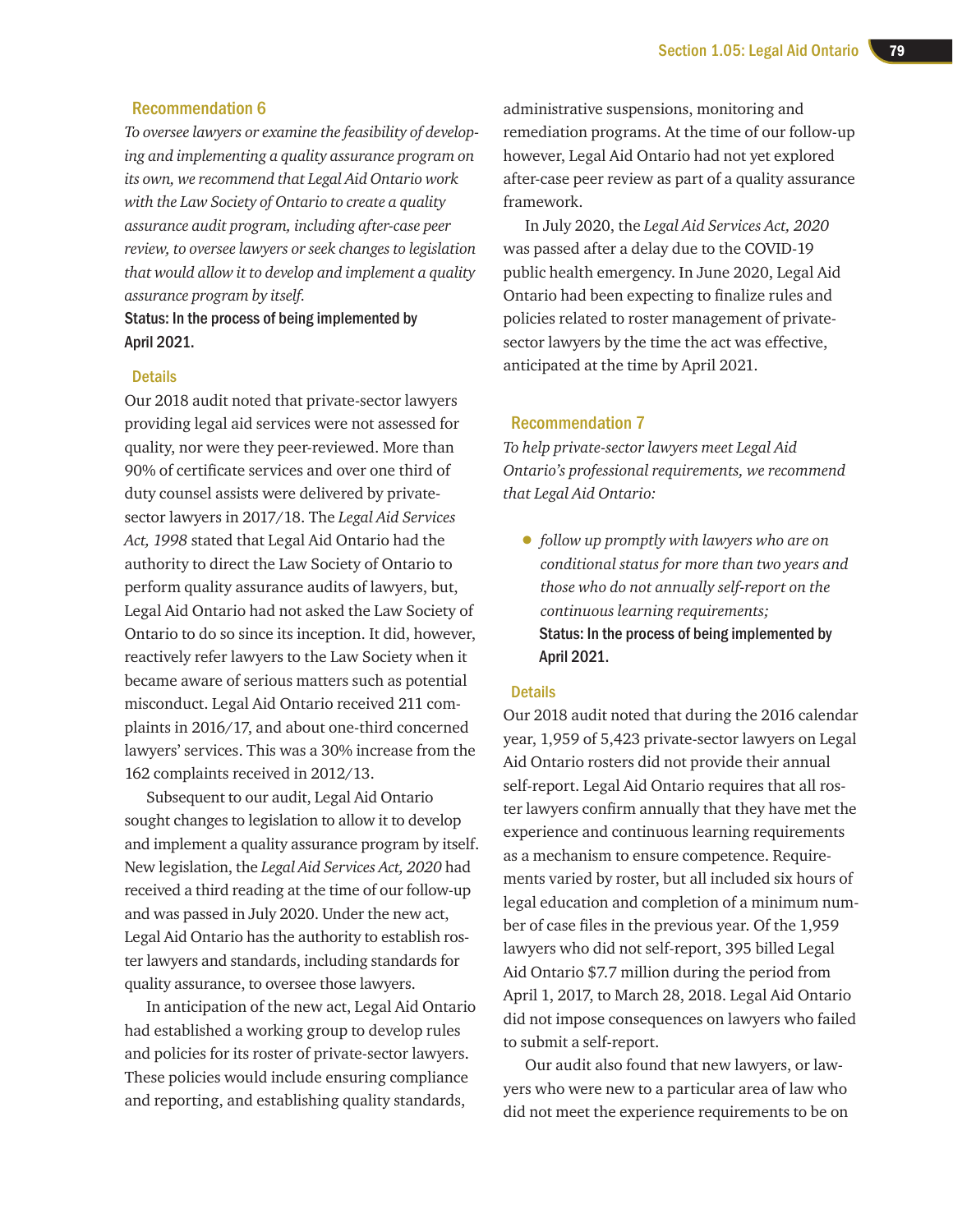a Legal Aid Ontario roster in their area of law, could be conditionally admitted to a roster if they agreed to meet the minimum experience level within two years. We found that as of February 2018, 1,064 of the 5,059 private-sector lawyers on rosters at that time had a conditional status on at least one roster for more than two years, and 800 had been conditional for more than three years. Although conditionally approved lawyers are allowed to accept certificates, their conditional status meant that they had not satisfied all of Legal Aid Ontario's requirements.

Subsequent to our audit, Legal Aid Ontario implemented automated controls that eliminated the need to follow up with lawyers who had not submitted an annual self-report, as discussed under the next recommended action.

Our follow-up found that there were still many lawyers on conditional status for more than two years.As of March 31, 2020, 996 of the 4,839 private-sector lawyers on rosters at that time with conditional status on at least one roster for more than two years. However, we also found that Legal Aid Ontario was manually reviewing and following up with these lawyers. Legal Aid Ontario indicated that additional steps, such as automating data collection and correction, were needed to make further progress on following up and reducing the number of conditional-status lawyers. These steps were expected to be completed in time for the implementation of the *Legal Aid Services Act, 2020*, expected at the time by April 2021.

• *establish cost-effective consequences for lawyers who do not provide an annual self-report on their continuous learning.* Status: Fully implemented.

# **Details**

In early 2020, Legal Aid Ontario implemented a new control in its online billing system. The consequences for a lawyer not providing annual self-reporting on continuous learning were that the lawyer would not be able to accept new certificates or submit accounts for payment through the online billing system until the self-reporting was completed. In addition, Legal Aid Ontario planned to notify lawyers who did not submit their annual self-report within eight months of the due date that they might be removed from rosters.

# Community Legal Clinics

# Recommendation 8

*To help make better use of community legal clinics' resources, we recommend that the Ministry of the Attorney General, on behalf of Legal Aid Ontario and the Social Benefits Tribunal, continue to work with the Ministry of Children, Community and Social Services to further reduce the number of Ontario Disability Support Program cases that proceed to an appeal process.*

Status: In the process of being implemented by March 2022.

### **Details**

Our 2018 audit found that, in 2016/17, clinics handled 9,435 cases related to clients' Ontario Disability Support Program (ODSP) applications, as well as appeals when they had been turned down for ODSP. This was 44% of the clinics' caseloads. Legal Aid Ontario estimated that the total ODSP cases cost it approximately \$21 million, or about \$2,200 per case. This was about 24% of Legal Aid Ontario's clinic budget. Seventy-eight percent of respondents to our survey of community legal clinics indicated that if the ODSP case volume was reduced, they would be able to serve other needs in employment law, human rights matters, issues that impact senior citizens, and expand in other existing service areas.

Furthermore, our audit noted that the Ministry, through funds transferred by Legal Aid Ontario to the clinics, funds the clinics and also the Social Benefits Tribunal (Tribunal) that hears ODSP appeals. Cost effectiveness could be achieved if the number of ODSP appeals was decreased so that the Ministry's resources were not used as frequently to fund the appeal process.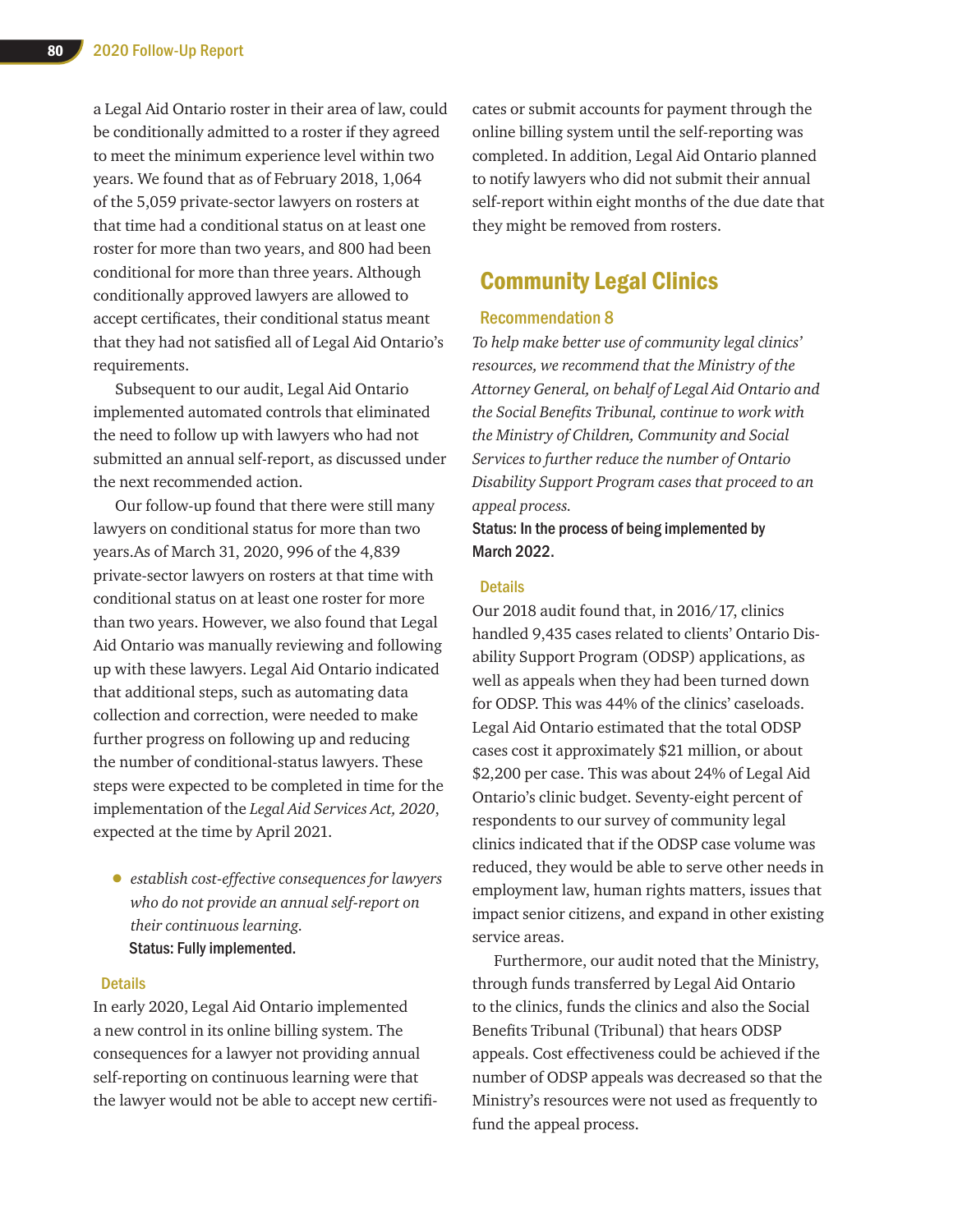Subsequent to our audit, joint efforts by the Ministry of Children, Community and Social Services (MCCSS) and the Tribunal to streamline the appeals process, such as early resolution, continued to lead to reductions in the number of appeals heard by the Tribunal. Our follow-up noted that that the number of appeals granted or denied following a hearing decreased from 7,617 in 2014/15 to 4,784 in 2017/18, and further decreased to 4,318 in 2018/19 and 3,649 in 2019/20, or 52% since 2014/15.

In addition, the Ministry had initiated a review of tribunals in Ontario, including the Social Benefits Tribunal, while MCCSS had undertaken a social assistance reform initiative. Under these initiatives, the Ministry and MCCSS had collaborated on potential reforms of the ODSP appeals process and the Tribunal. Work completed included jurisdictional scans for best practices, development of options for reform, and estimation of timelines. The Ministry advised that amendments to the current process would require legislation to be passed, expected by March 2022.

# Recommendation 9

*To better understand how resources are being used by community legal clinics (clinics) on Ontario Disability Support Program cases, we recommend Legal Aid Ontario work with clinics to formally record how much of clinics' resources are used to assist with applications versus appeals.*

# Status: In the process of being implemented by April 2021.

### **Details**

Our 2018 audit found that although clinics assisted with both ODSP applications and appeals, the clinic information system did not differentiate between applications and appeals. Legal Aid Ontario also did not know how many appeals handled by the clinics eventually went to the Tribunal. Some clinics might have collected this data, but they were not required to report the number of appeals to Legal Aid Ontario. This information would have been useful because it would allow

Legal Aid Ontario and clinics to understand how much of clinics' resources were spent on which stage of ODSP cases, and to identify areas for further improvement.

Our follow-up found that Legal Aid Ontario had made changes to the Clinic Information Management System that would allow clinics to differentiate between ODSP applications and appeals. However, there had been limited uptake by the clinics in utilizing the feature, primarily because the clinics were not yet required to do so. Legal Aid Ontario indicated that clinics would be required to report this information when performance measurement reporting was fully implemented, expected by April 2021.

### Recommendation 10

*To help future projects be reliably sourced and avoid vendors failing to complete projects, we recommend that Legal Aid Ontario implement a policy to evaluate vendor financial viability for critical procurements.* Status: Fully implemented.

# **Details**

In 2018, our audit found that Legal Aid Ontario's clinic information system was completed in September 2017—three years late, and at a total cost of \$7 million, more than double its original budget of \$3.25 million. The primary causes of the delay and budget overruns were that the vendor was late starting the project, then encountered financial difficulties and was unable to complete the project before declaring bankruptcy in February 2017. Legal Aid Ontario subsequently hired the vendor's former employees on contract and had its own internal IT department manage the project to completion. This likely could have been avoided if Legal Aid Ontario had evaluated the vendor's financial viability prior to awarding the contract.

At the time of our audit, the Ontario Public Sector Procurement Directive and Legal Aid Ontario's internal procurement process did not require a review of the financial viability of a potential vendor. We noted several examples of other jurisdictions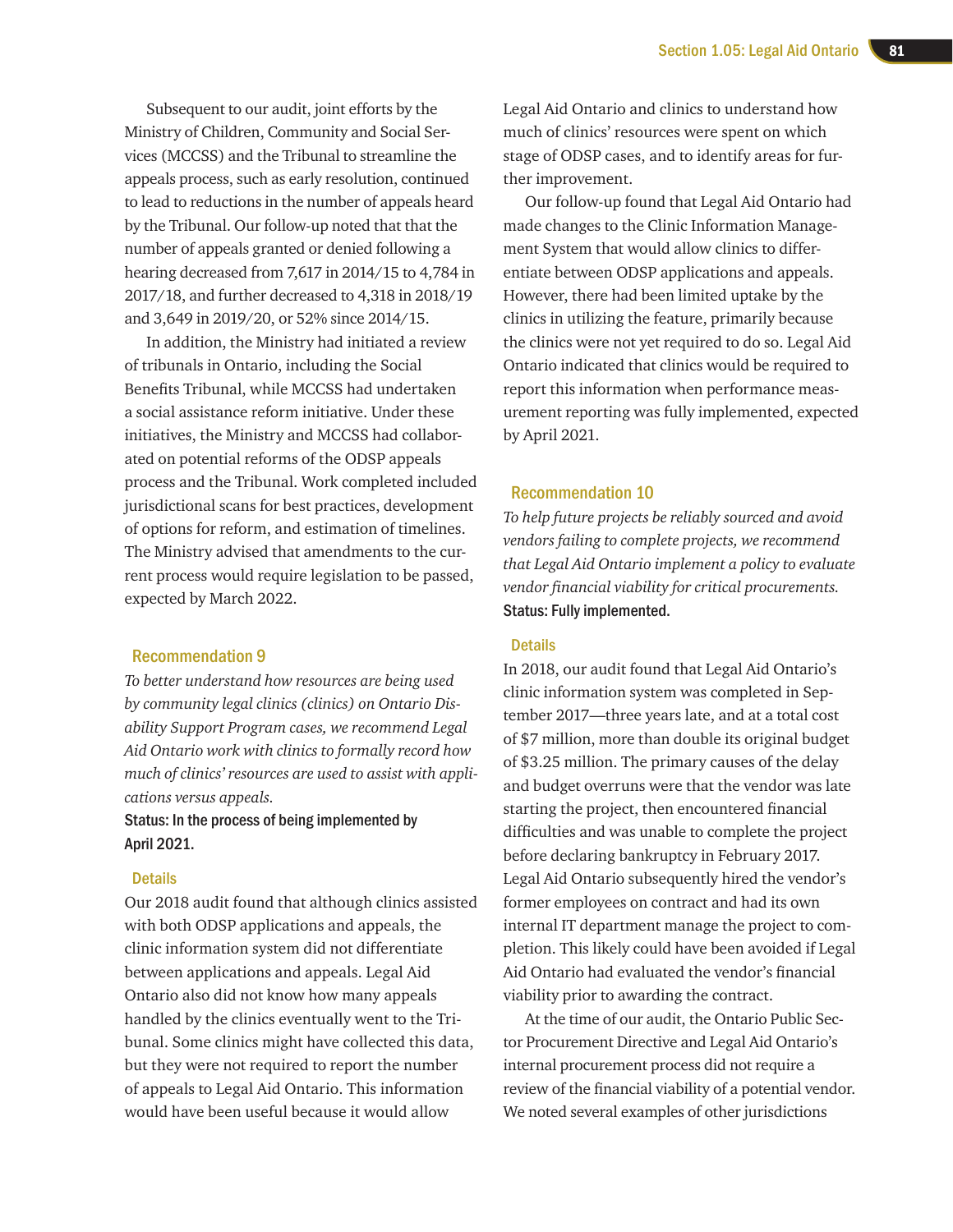recommending the assessment of financial viability for complex procurements, including the Canadian federal government, the British Columbia government, and the Australian Department of Finance.

Our follow-up found that Legal Aid Ontario entered into a contract in January 2019 with a company that provided credit reports for potential vendors. At the time of our follow-up, Legal Aid Ontario had received credit reports for multiple potential vendors. The reports included detailed information about the vendors, the services they provided, and the industries in which they operated. In addition, the reports evaluated business risk, financial viability, and stability, and assigned a probability of the vendor discontinuing operations.

In addition, in June 2020, Legal Aid Ontario implemented a new procurement policy. The policy stated that a procurement team would determine the level of due diligence required for each procurement, which might include confirmation of financial viability.

# Recommendation 11

*To allow better use of the community legal clinics' time for delivering services, and to help ensure the significant investment in the new Clinic Information Management System provides value, we recommend that Legal Aid Ontario continue to address the complaints received from the clinics and resolve the issues identified.*

# Status: Fully implemented.

# **Details**

During our 2018 audit we found that all four clinics that we had more in-depth discussions with and the representatives from the Association of Community Legal Clinics of Ontario indicated that the new Clinic Information Management System (System) had negatively affected clinics' operations. Common complaints included excessive time to load and save, features not working and a lack of useful reports. The four clinics also indicated that issues with the new System had put a strain on their resources, such as the need to complete data entry

after-hours. These observations were supported by our survey of other community legal clinics that were not included in our in-depth discussions.

Our follow-up found that Legal Aid Ontario had continued to work with clinics to address issues with the System. We also noted that the System working group continued to meet and work on improvements to the system, and System support requests submitted by clinics to Legal Aid Ontario dropped from 406 in 2018 to 266 in 2019.

We spoke again with the four clinics we had in-depth discussions with during our audit, as well as the Association of Community Legal Clinics of Ontario. Clinics emphasized that Legal Aid Ontario had made significant improvements to the System since our audit in 2018, and had dedicated additional resources to making ongoing improvements and resolving issues. For instance, improvements had been made to the speed and functionality of the System, reports had been improved and training was provided. However, representatives from these clinics still had concerns and suggestions for more improvements. For example, they would have liked the System to operate more robustly. Legal Aid Ontario had committed to continue addressing clinics' concerns in a timely manner within its budget where resources were available.

# Recommendation 12

*To better address local needs and priorities equitably, we recommend that Legal Aid Ontario, together with community legal clinics, collect complete, accurate and current demographic data on which to base its decisions about allocating funding to clinics.* Status: In the process of being implemented by April 2021.

# **Details**

Our 2018 audit noted that the majority of clinic funding was based on historical amounts—meaning that funding was primarily based on prior years' funding—rather than being equitably distributed based on local needs in each community. As a result, average funding for each person with a low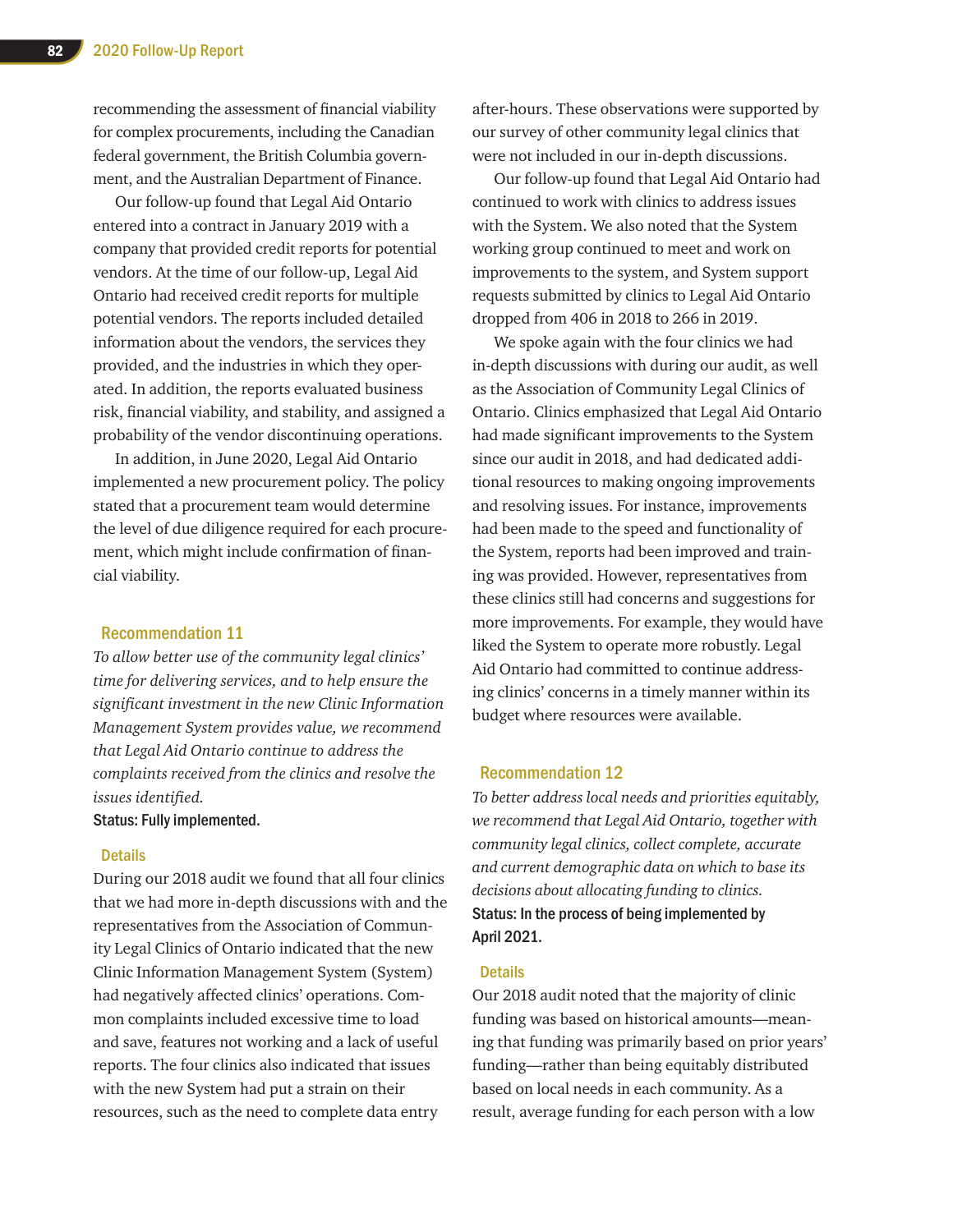income varied significantly between clinics. For example, in 2016/17, the 10 top-funded clinics received an average of \$75 per low-income person, while the 10 lowest-funded clinics averaged just \$14—a \$61 gap. Despite some efforts by Legal Aid Ontario to reduce the gap in funding between clinics, we found it had been unable to do so. The gap between the 10 top-funded and 10 lowest-funded clinics had actually increased by 19%—from \$51 in 2013/14 to \$61 in 2016/17.

Mapping where people with low incomes live is considered by experts in legal aid as an effective indicator for identifying clinics' service needs. Legal Aid Ontario began using this measure to identify clinics that had the fewest resources per lowincome person.

Our follow-up found that clinics now had the option to report some additional demographic information for clients through the Clinic Information Management System, such as age and the first three digits of the client's postal code. As of March 2020, clinics could also record information on client race. Legal Aid Ontario was providing training to clinics on asking clients race-based questions for clinics who wished to collect race-based data.

Legal Aid Ontario had also begun compiling summary demographic data for clinic service areas to inform funding decisions. This data included information such as education level, citizenship, place of birth and employment status. Legal Aid Ontario indicated it had not yet decided on how to use this information to determine funding, but was planning potential changes to the clinic funding model as part of the implementation of the *Legal Aid Services Act, 2020*, expected at the time to be effective by April 2021.

# Recommendation 13

*To help keep funding to community legal clinics (clinics) used for the intended services and to achieve the intended outcome, we recommend that Legal Aid Ontario work with clinics to:* 

- *finalize the reporting of performance measures that are used to evaluate the effectiveness of clinics; and*
- *monitor actual outcomes and address areas of underperformance in a timely manner.* Status: In the process of being implemented by April 2021.

### **Details**

In our 2018 audit, we noted that community legal clinics measured and reported on outputs, such as number of cases, number of public education sessions held and number of referrals. However, Legal Aid Ontario did not have aggregated data on whether these outputs were achieving the desired program outcomes at each clinic, such as success rates of disability income appeals and landlord tenant disputes. This issue was also identified in our 2011 audit on Legal Aid Ontario.

Our follow-up found that Legal Aid Ontario began piloting the performance measures and performance management reports at nine of 72 clinics in February 2020. At the time of our follow-up, Legal Aid Ontario had not decided which performance measures would be used to evaluate the effectiveness of clinics, stating it would evaluate the usefulness of the measures after all clinics began reporting and sufficient data was available. Legal Aid Ontario expected to roll out performance management reports to the remaining clinics in stages, beginning in September 2020.

In addition, Legal Aid Ontario indicated that addressing underperformance would be included in the rules, policies, and contracts developed for clinics as part of new measures related to the *Legal Aid Services Act, 2020*, and that it would begin monitoring and addressing underperformance when the act became effective, expected at the time by April 2021.

# Recommendation 14

*To help community legal clinics achieve their legislative mandate and intended objectives cost-effectively, we recommend that the Ministry of the Attorney*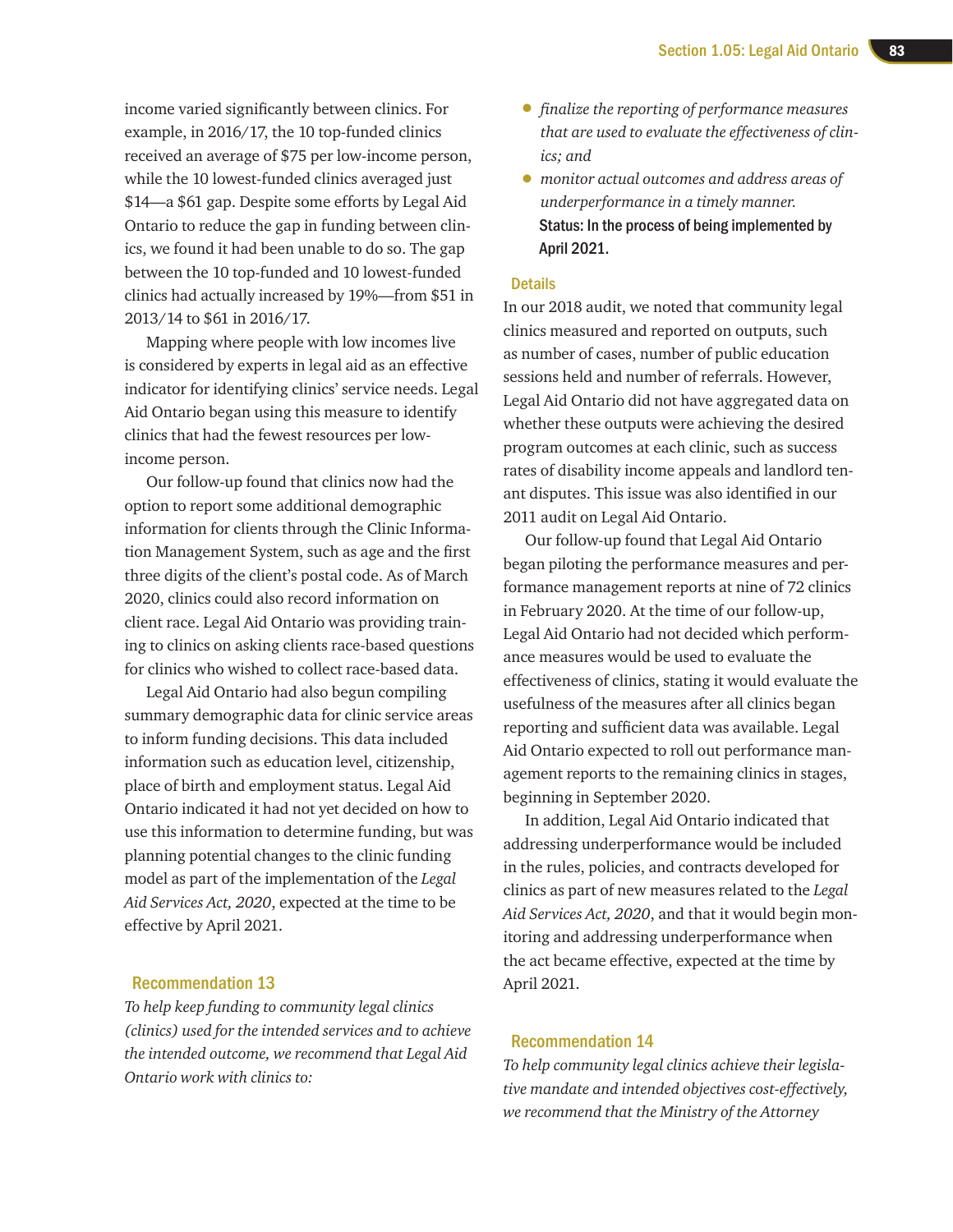*General work with Legal Aid Ontario to conduct a comprehensive review of the service delivery model and identify areas for improvement.*

# Status: In the process of being implemented by April 2021.

# **Details**

At the time of our 2018 audit, there were no plans to conduct a review of the community-based clinic model. Such a review had not been done in the previous decade. We noted Ontario was the only Canadian province that provided law services through independent community-based clinics. Other provinces delivered similar clinic services through their provincial legal aid programs. We also found that most jurisdictions in Australia had communitybased clinics similar to those in Ontario, and that several Australian states had done comprehensive reviews of their clinic systems to ensure they were meeting client need to the greatest extent possible within fixed budgets.

Subsequent to our audit, Legal Aid Ontario and the Ministry hosted meetings in August and September of 2019 with key stakeholders including clinics, various advisory committees, employees, and union representatives on the delivery of legal aid in Ontario. Included in these meetings were significant discussions regarding the clinic service delivery model and potential improvements. In December 2019, the Attorney General introduced the *Legal Aid Services Act, 2020*, which had received a third reading at the time of our follow-up and was passed in July 2020. The new act gives Legal Aid Ontario the ability to enter into agreements with a broader array of service providers. The Ministry indicated community legal clinics would continue to play a role in providing legal services for lowincome Ontarians.

At the time of our follow-up, the Ministry informed us that if the new act was passed, the Ministry and Legal Aid Ontario would work with stakeholders to develop new agreements for service providers, including clinics, aligned with the new legislation. The Ministry anticipated that the new

agreement framework would be completed in April 2021, the effective date of *Legal Aid Services Act, 2020* expected at the time.

# Duty Counsel

# Recommendation 15

*In order to collect reliable data on duty counsel assists, we recommend that Legal Aid Ontario:* 

• *instruct duty counsel to input data appropriately and consistently across the province;*  Status: In the process of being implemented by April 2021.

### **Details**

Our 2018 audit found that during 2016/17 (the most recent data available at the time), duty counsel did not perform eligibility tests for 95% of the individuals they assisted on criminal matters. Duty counsel services were mainly provided without an eligibility test unless duty counsel suspected that the person might not be eligible, and because some services (such as bail hearings) did not require a person to be financially eligible. However, because duty counsel did not consistently indicate whether a financial eligibility test was required in each case, it is unclear how many of the 95% of individuals assisted should have been tested, and might not have been eligible for legal aid.

Subsequent to our audit, Legal Aid Ontario implemented a system change in March 2020 that will make filling in the field for financial eligibility for duty counsel assists mandatory. Duty counsel staff will be required to indicate whether a client is eligible, not eligible, exempt, or if they were unable to conduct the financial eligibility test. Legal Aid Ontario had made duty counsel aware of the changes and had developed mandatory training. However, the training, which was expected to be completed by the first quarter of 2020/21, had been delayed due to the COVID-19 public health emergency. Legal Aid Ontario was waiting until the completion of training, expected to be provided by April 2021, before activating the system change.